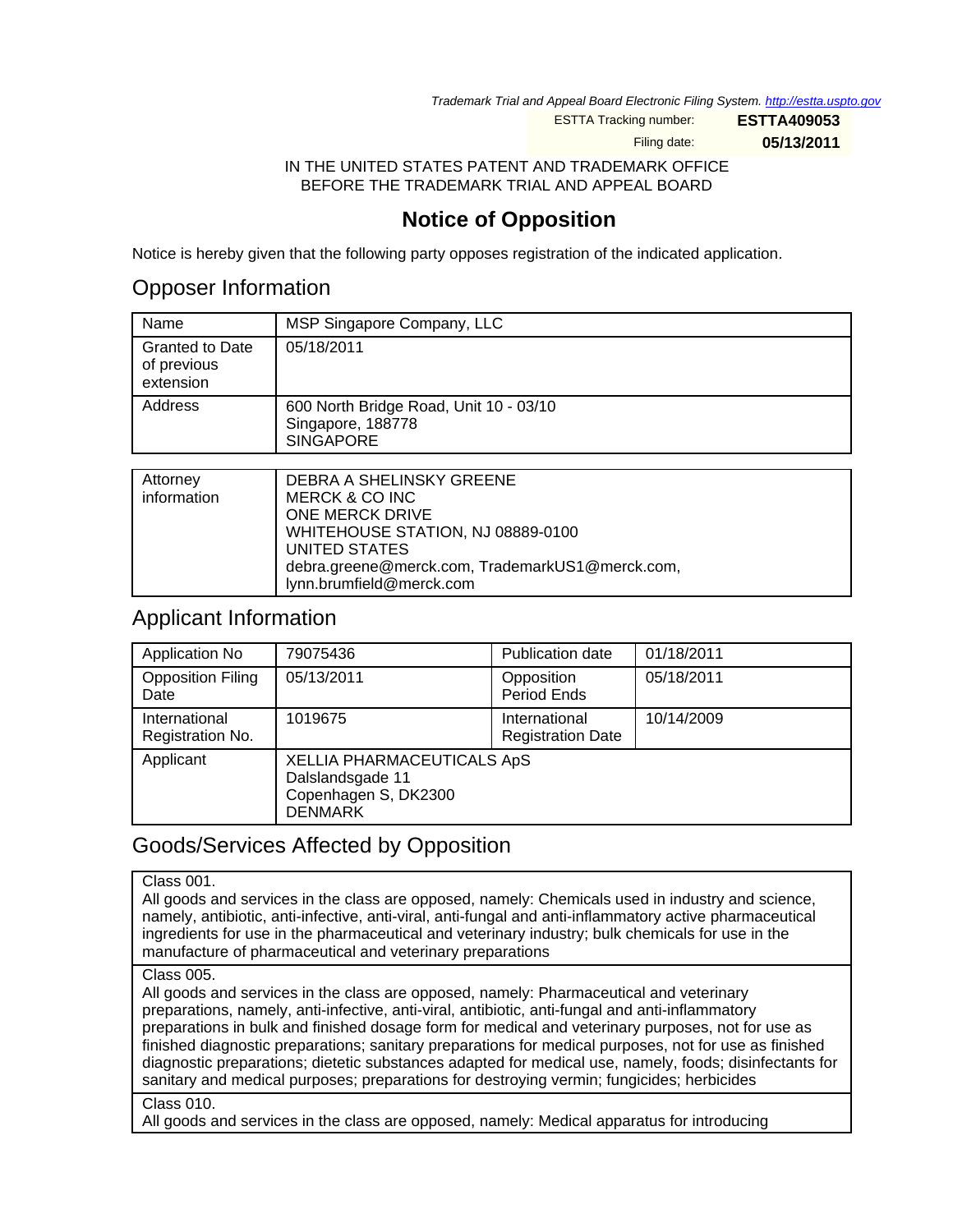pharmaceutical preparations into the human body

#### Class 042.

All goods and services in the class are opposed, namely: Medical and scientific research services in the field of anti-infectives, anti-virals, antibiotics, anti-fungals and anti-inflammatories; pharmaceutical, pharmaceutical ingredient and chemical development services; chemical and pharmaceutical research services and pharmaceutical drug development services; design and development of computer software for use in relation to medical services

# Grounds for Opposition

| Priority and likelihood of confusion | Trademark Act section 2(d) |
|--------------------------------------|----------------------------|

## Mark Cited by Opposer as Basis for Opposition

| U.S. Registration<br>No. | 2787086                                                                       | <b>Application Date</b>         | 08/30/2001  |
|--------------------------|-------------------------------------------------------------------------------|---------------------------------|-------------|
| <b>Registration Date</b> | 11/25/2003                                                                    | <b>Foreign Priority</b><br>Date | <b>NONE</b> |
| Word Mark                | <b>ZETIA</b>                                                                  |                                 |             |
| Design Mark              |                                                                               |                                 |             |
| Description of<br>Mark   | <b>NONE</b>                                                                   |                                 |             |
| Goods/Services           | Class 005. First use: First Use: 2002/11/08 First Use In Commerce: 2002/11/08 |                                 |             |
|                          | Cardiovascular pharmaceutical preparations                                    |                                 |             |

| Attachments | XELLIA-US- opposition notice.pdf (5 pages) (22529 bytes) |
|-------------|----------------------------------------------------------|
|             |                                                          |

# **Certificate of Service**

The undersigned hereby certifies that a copy of this paper has been served upon all parties, at their address record by Overnight Courier on this date.

| Signature | /debra shelinsky greene/ |
|-----------|--------------------------|
| Name      | DEBRA A SHELINSKY GREENE |
| Date      | 05/13/2011               |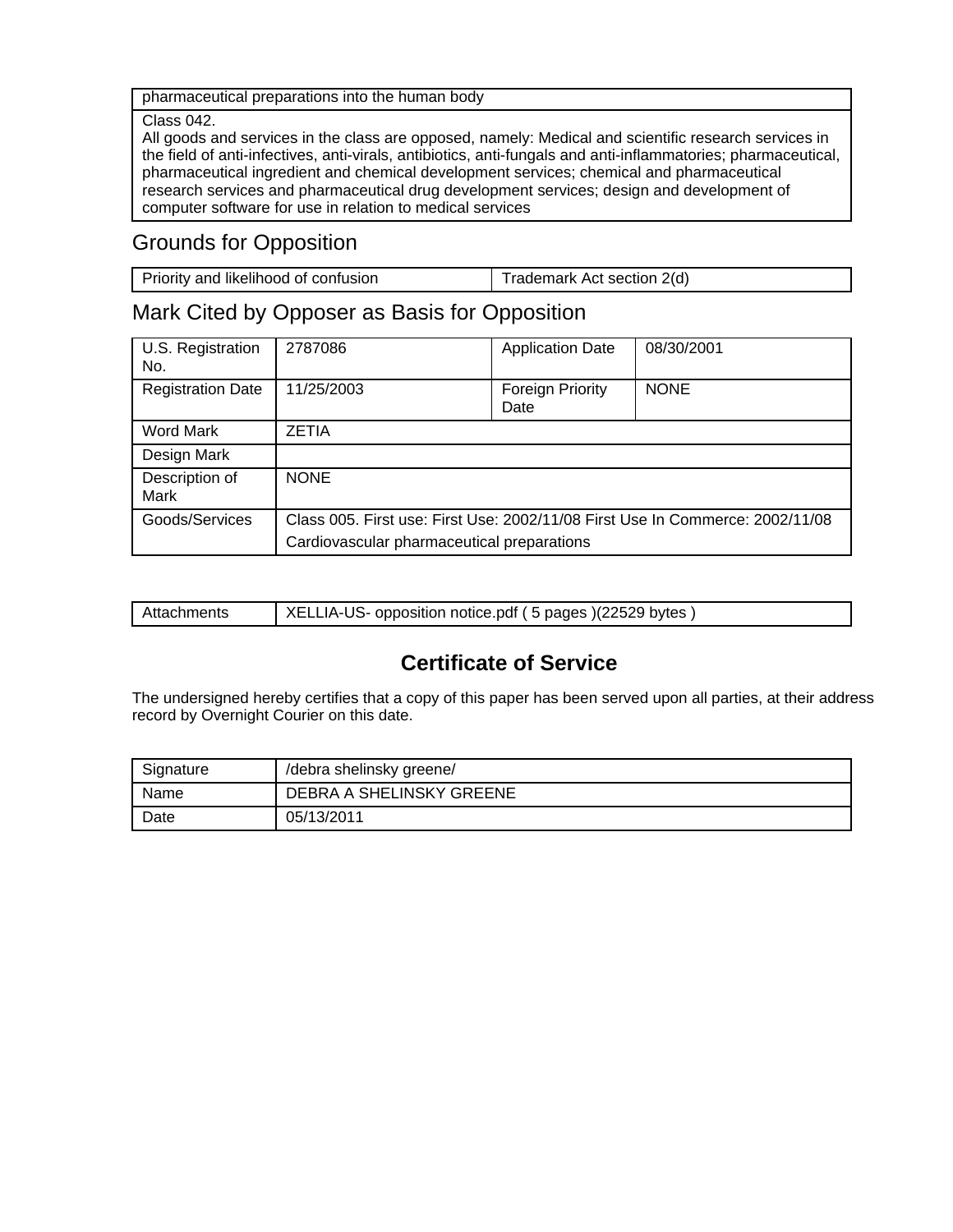### IN THE UNITED STATES PATENT AND TRADEMARK OFFICE BEFORE THE TRADEMARK TRIAL AND APPEAL BOARD

In the matter of application Serial No. 79/075,436 published in the Official

Gazette on January 18, 2011.

------------------------------------------

MSP Singapore Company, LLC

Opposer, Changeles Copposition No.

v.

Xellia Pharmaceuticals ApS

Applicant,

-------------------------------------------

### NOTICE OF OPPOSITION

### TO THE COMMISIONER OF PATENTS AND TRADEMARKS:

 MSP Singapore Company, LLC, a limited liability company duly organized and existing under the laws of the State of Delaware, with its principal place of business located at 600 North Bridge Road, Unit 10 - 03/10, Parkview Square, Singapore 188778, believes it will be damaged by the registration of Application Serial No. 79/075,436 for the designation XELLIA as a trademark for "Chemicals used in industry and science, namely, antibiotic, anti-infective, anti-viral, anti-fungal and antiinflammatory active pharmaceutical ingredients for use in the pharmaceutical and veterinary industry; bulk chemicals for use in the manufacture of pharmaceutical and veterinary preparations (Class 001); Pharmaceutical and veterinary preparations, namely, anti-infective, anti-viral, antibiotic, anti-fungal and anti-inflammatory preparations in bulk and finished dosage form for medical and veterinary purposes, not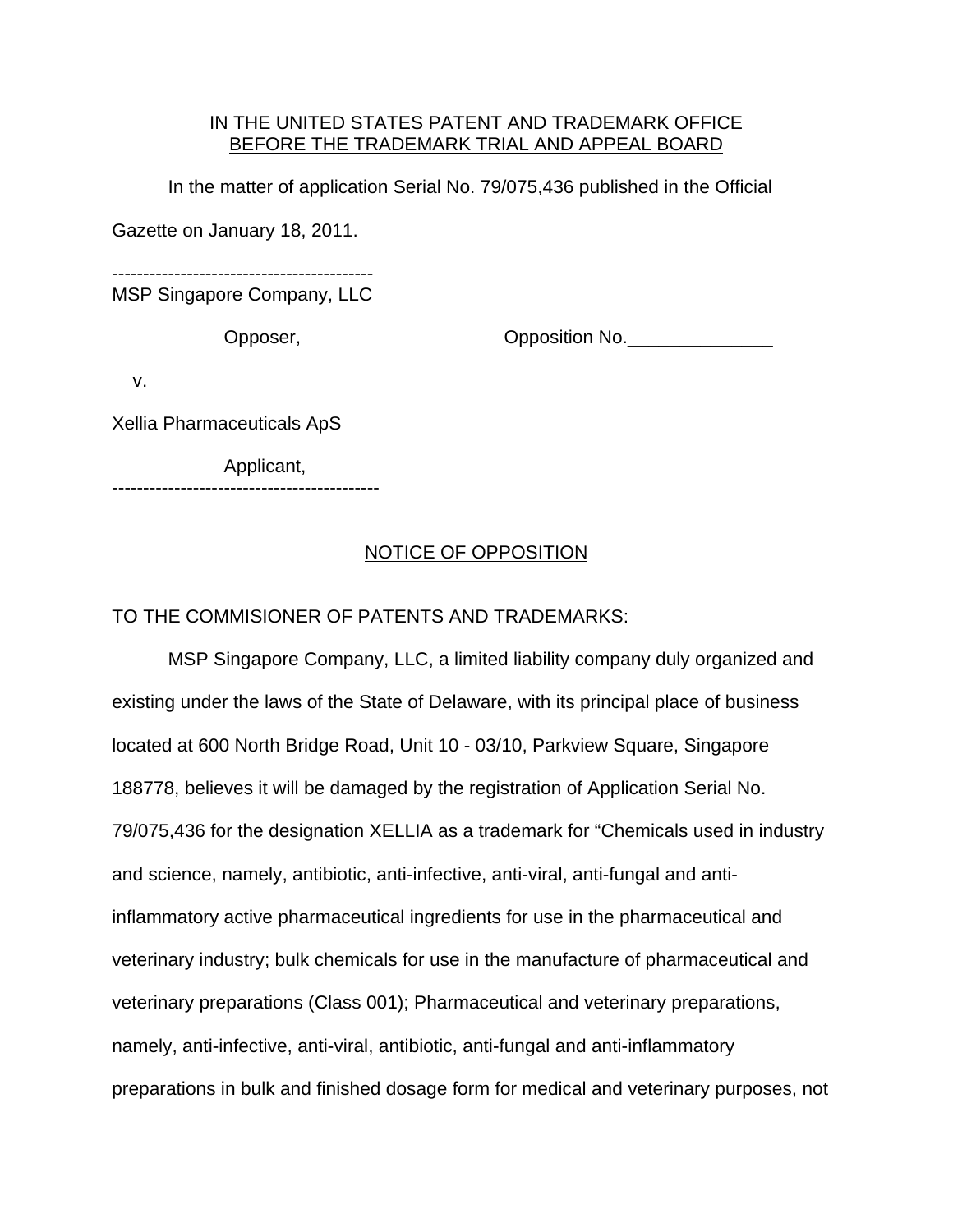for use as finished diagnostic preparations; sanitary preparations for medical purposes, not for use as finished diagnostic preparations; dietetic substances adapted for medical use, namely, foods; disinfectants for sanitary and medical purposes; preparations for destroying vermin; fungicides; herbicides (Class 005); Medical apparatus for introducing pharmaceutical preparations into the human body (Class 010); Medical and scientific research services in the field of anti-infectives, anti-virals, antibiotics, anti-fungals and anti-inflammatories; pharmaceutical, pharmaceutical ingredient and chemical development services; chemical and pharmaceutical research services and pharmaceutical drug development services; design and development of computer software for use in relation to medical services (Class 042)" (hereinafter "Applicant's Goods and Services") filed October 14, 2009 by Xellia Pharmaceuticals ApS and published in The Official Gazette of January 18, 2011, page TM 184, and having previously been granted an extension of time to oppose, hereby opposes the same.

The grounds for opposition are as follows:

- 1. Opposer is a leading research driven pharmaceutical products and services company which discovers, develops, manufactures and markets a broad range of innovative medical and pharmaceutical products and services designed to improve and preserve human health.
- 2. Since long prior to the filing date of the application herein opposed, Opposer has been a world business leader which distributes and sells medical and pharmaceutical preparations throughout the United States and the world.

2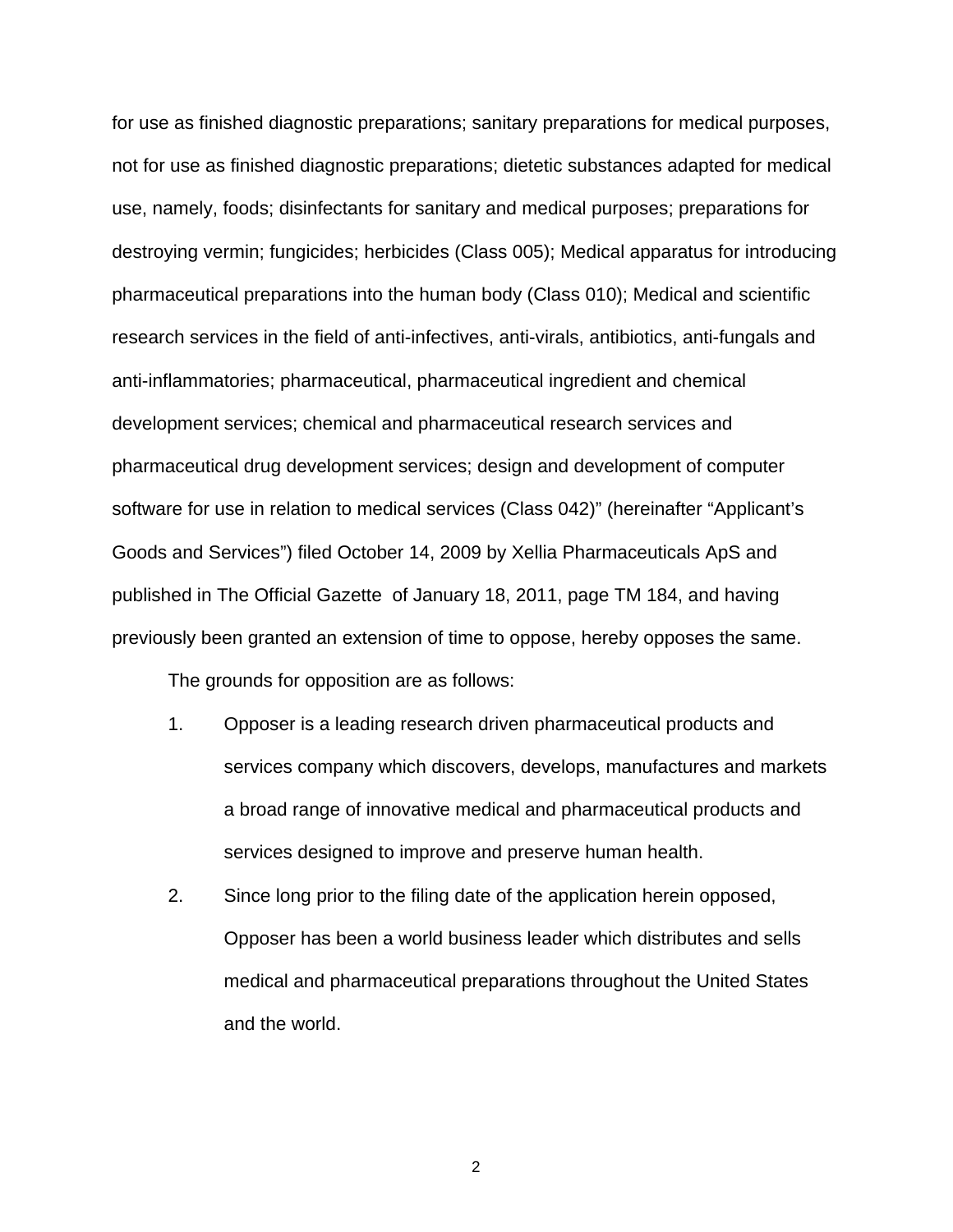- 3. Since long prior to the filing date of the application herein opposed, the Opposer has used and continues to use the trademark ZETIA for cardiovascular pharmaceutical preparations. Opposer is the owner on the Principal Register of the registered trademark ZETIA (Reg. No. 2,787,086) for "cardiovascular pharmaceutical preparations". Registration issued on November 25, 2003, is in full force and effect, and has become incontestable under the provisions of Section 15 of the Lanham Act (15 U.S.C. Section 1065).
- 4. Since long prior to the filing date of the application herein opposed, Opposer has distributed and offered for sale and sold pharmaceutical preparations bearing the trademark ZETIA which identifies and distinguishes its pharmaceutical preparations from those of others.
- 5. Since long prior to the filing date of the Applicant, Opposer has made use of the trademark ZETIA by applying it to labeling, packaging, product literature and other materials distributed by Opposer in interstate commerce.
- 6. As a result of the quality of Opposer's products and their widespread use in the healthcare industry, the trademark ZETIA has come to have great value to Opposer and the health care industry has come to use the mark to identify and distinguish Opposer's goods from those of others.
- 7. Upon information and belief, Applicant filed its application to register the designation XELLIA as a trademark on October 14, 2009 under Section 66(a) of the Trademark Law.

3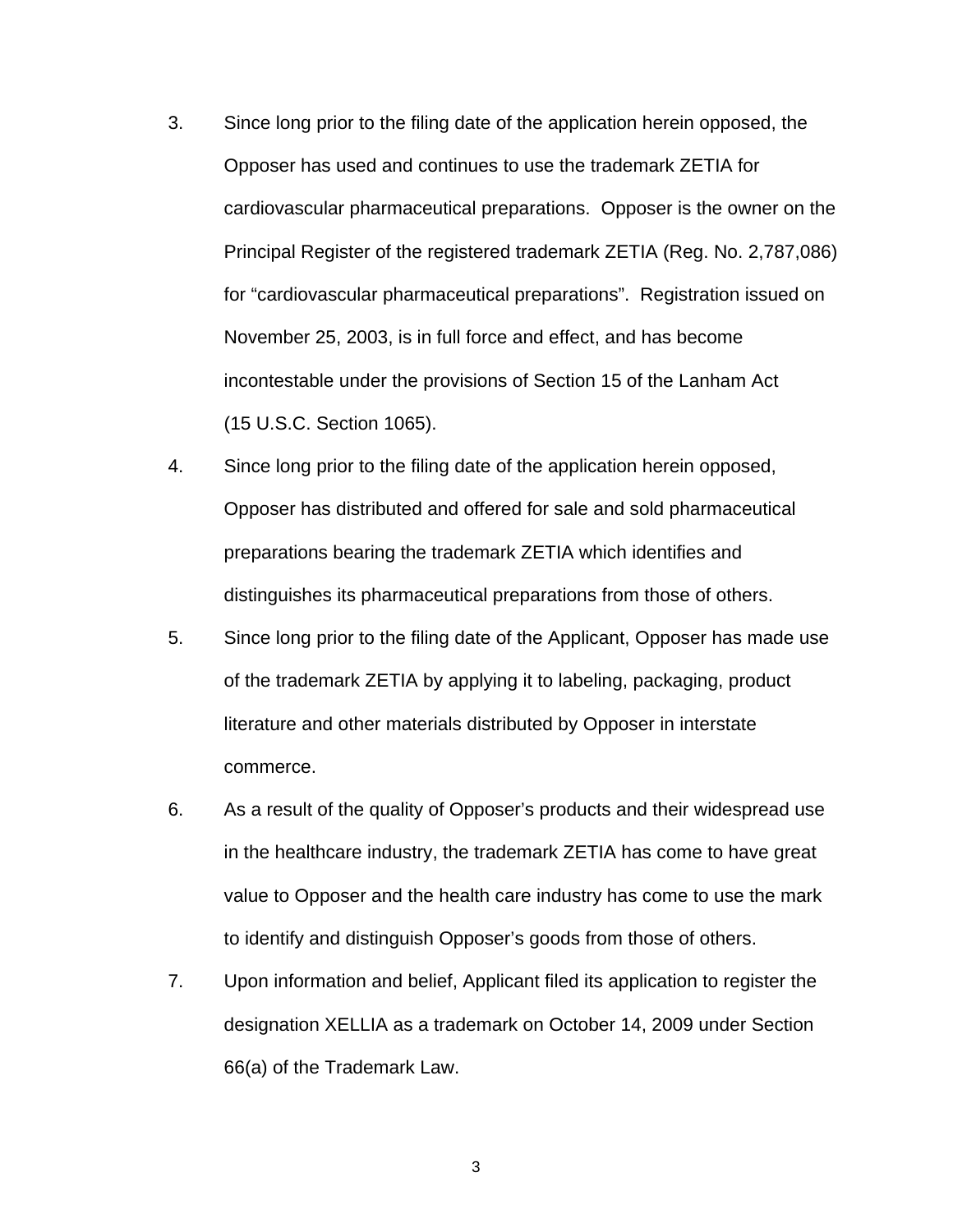- 8. Upon information and belief, Applicant has made no use in the United States of the designation XELLIA on or in connection with Applicant's Goods and Services identified in the application.
- 9. Upon information and belief, Applicant's Goods and Services to be offered for sale under the mark XELLIA are related to the goods on and in connection with which Opposer uses its registered trademark ZETIA.
- 10. Applicant's Goods and Services , identified to be offered for sale and for distribution under the designation XELLIA are intended for the same or similar class of purchasers and users as those already familiar with Opposer's registered trademark ZETIA.
- 11. Applicant's designation XELLIA so resembles Opposer's previously used, registered trademark ZETIA as to be likely, when applied to Applicant's Goods and Services , to cause confusion, to cause mistake and to deceive with consequent injury to Opposer and the public.
- 12. Opposer will be damaged by the registration sought by Applicant because such registration would support and assist Applicant in the confusing and misleading use of Applicant's mark, would be likely to cause confusion, or to cause mistake or to deceive or to cause confusion as to connection, association or sponsorship of the Opposer and would give color of exclusive statutory rights to Applicant.

**WHEREFORE,** Opposer respectfully requests that the opposition to the application for registration of the mark XELLIA be sustained and that the registration

4